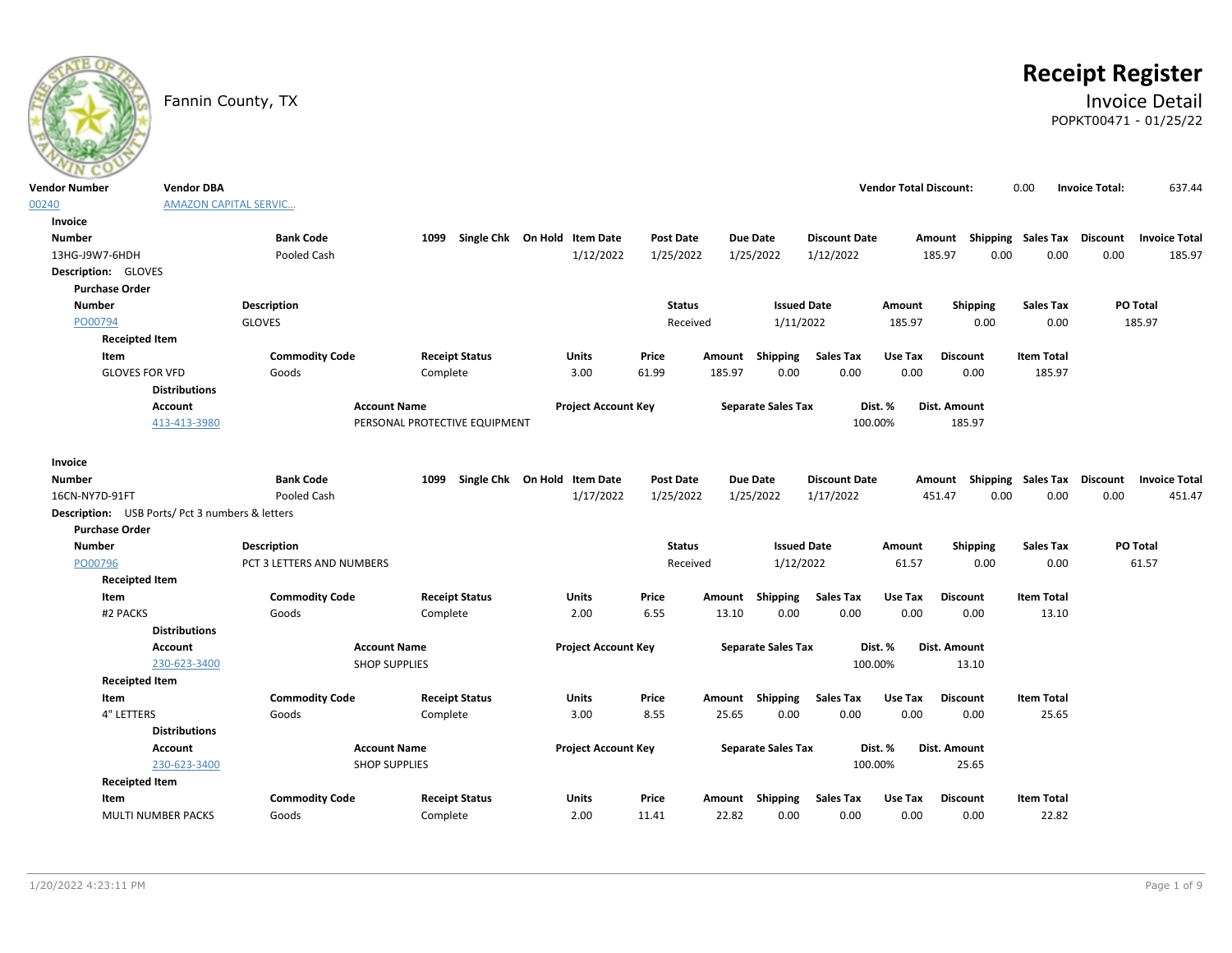|                                                                            | <b>Distributions</b><br>Account<br>230-623-3400      |                                 | <b>Account Name</b><br><b>SHOP SUPPLIES</b> | <b>Project Account Key</b>   |                           |          | <b>Separate Sales Tax</b>       |                      | Dist. %<br>100.00%            | Dist. Amount<br>22.82              |                          |                                   |
|----------------------------------------------------------------------------|------------------------------------------------------|---------------------------------|---------------------------------------------|------------------------------|---------------------------|----------|---------------------------------|----------------------|-------------------------------|------------------------------------|--------------------------|-----------------------------------|
| <b>Purchase Order</b><br><b>Number</b><br>PO00795<br><b>Receipted Item</b> |                                                      | Description<br><b>USB Ports</b> |                                             |                              | <b>Status</b><br>Received |          | <b>Issued Date</b><br>1/11/2022 |                      | Amount<br>389.90              | Shipping<br>0.00                   | <b>Sales Tax</b><br>0.00 | PO Total<br>389.90                |
| Item                                                                       |                                                      | <b>Commodity Code</b>           | <b>Receipt Status</b>                       | Units                        | Price                     | Amount   | Shipping                        | <b>Sales Tax</b>     | Use Tax                       | <b>Discount</b>                    | <b>Item Total</b>        |                                   |
|                                                                            | <b>USB PORTS FOR LAPTOPS</b><br><b>Distributions</b> | Goods                           | Complete                                    | 10.00                        | 38.99                     | 389.90   | 0.00                            | 0.00                 | 0.00                          | 0.00                               | 389.90                   |                                   |
|                                                                            | Account                                              |                                 | <b>Account Name</b>                         | <b>Project Account Key</b>   |                           |          | <b>Separate Sales Tax</b>       |                      | Dist. %                       | Dist. Amount                       |                          |                                   |
|                                                                            | 100-503-5760                                         |                                 | COUNTY COMPUTER REPLACEMENT                 |                              |                           |          |                                 |                      | 100.00%                       | 389.90                             |                          |                                   |
| <b>Vendor Number</b>                                                       | <b>Vendor DBA</b>                                    |                                 |                                             |                              |                           |          |                                 |                      | <b>Vendor Total Discount:</b> |                                    | 0.00                     | 2,600.00<br><b>Invoice Total:</b> |
| <b>VEN02833</b>                                                            | <b>D&amp;A Janitorial Services</b>                   |                                 |                                             |                              |                           |          |                                 |                      |                               |                                    |                          |                                   |
| Invoice                                                                    |                                                      |                                 |                                             |                              |                           |          |                                 |                      |                               |                                    |                          |                                   |
| <b>Number</b>                                                              |                                                      | <b>Bank Code</b>                | 1099                                        | Single Chk On Hold Item Date | <b>Post Date</b>          |          | <b>Due Date</b>                 | <b>Discount Date</b> |                               | Amount Shipping Sales Tax Discount |                          | <b>Invoice Total</b>              |
| 1019                                                                       |                                                      | Pooled Cash                     | Y                                           | 1/11/2022                    | 1/25/2022                 |          | 1/25/2022                       | 1/11/2022            |                               | 0.00<br>2,600.00                   | 0.00                     | 0.00<br>2,600.00                  |
| Description:                                                               | Custodial Services EA/SA/Agrilife                    |                                 |                                             |                              |                           |          |                                 |                      |                               |                                    |                          |                                   |
| <b>Purchase Order</b>                                                      |                                                      |                                 |                                             |                              |                           |          |                                 |                      |                               |                                    |                          |                                   |
| <b>Number</b>                                                              |                                                      | <b>Description</b>              |                                             |                              | <b>Status</b>             |          | <b>Issued Date</b>              |                      | Amount                        | <b>Shipping</b>                    | <b>Sales Tax</b>         | PO Total                          |
| PO00728                                                                    |                                                      | <b>Custodial Services</b>       |                                             |                              | <b>Partially Received</b> |          | 11/24/2021                      |                      | 2,600.00                      | 0.00                               | 0.00                     | 2,600.00                          |
| <b>Receipted Item</b>                                                      |                                                      |                                 |                                             |                              |                           |          |                                 |                      |                               |                                    |                          |                                   |
| Item                                                                       |                                                      | <b>Commodity Code</b>           | <b>Receipt Status</b>                       | Units                        | Price                     |          | Amount Shipping                 | <b>Sales Tax</b>     | Use Tax                       | <b>Discount</b>                    | <b>Item Total</b>        |                                   |
|                                                                            | Custodial Services - 3 Locations fo Goods            |                                 | Partially Received                          | 1.00                         | 2,600.00                  | 2,600.00 | 0.00                            | 0.00                 | 0.00                          | 0.00                               | 2,600.00                 |                                   |
|                                                                            | <b>Distributions</b>                                 |                                 |                                             |                              |                           |          |                                 |                      |                               |                                    |                          |                                   |
|                                                                            | <b>Account</b>                                       |                                 | <b>Account Name</b>                         | <b>Project Account Key</b>   |                           |          | <b>Separate Sales Tax</b>       |                      | Dist. %                       | Dist. Amount                       |                          |                                   |
|                                                                            | 100-510-4005                                         |                                 | <b>CUSTODIAL SERVICES</b>                   |                              |                           |          |                                 |                      | 100.00%                       | 2,600.00                           |                          |                                   |
| <b>Vendor Number</b><br>00216                                              | <b>Vendor DBA</b><br><b>OFFICE DEPOT</b>             |                                 |                                             |                              |                           |          |                                 |                      | <b>Vendor Total Discount:</b> |                                    | 0.00                     | 676.55<br><b>Invoice Total:</b>   |
| <b>Invoice</b>                                                             |                                                      |                                 |                                             |                              |                           |          |                                 |                      |                               |                                    |                          |                                   |
| <b>Number</b>                                                              |                                                      | <b>Bank Code</b>                | 1099                                        | Single Chk On Hold Item Date | <b>Post Date</b>          |          | <b>Due Date</b>                 | <b>Discount Date</b> |                               | Amount Shipping Sales Tax Discount |                          | <b>Invoice Total</b>              |
| 220696619001                                                               |                                                      | Pooled Cash                     |                                             | 1/10/2022                    | 1/25/2022                 |          | 1/25/2022                       | 1/10/2022            |                               | 0.00<br>247.08                     | 0.00                     | 0.00<br>247.08                    |
| Description: Pct 3/ CH COPY PAPER                                          |                                                      |                                 |                                             |                              |                           |          |                                 |                      |                               |                                    |                          |                                   |
| <b>Purchase Order</b>                                                      |                                                      |                                 |                                             |                              |                           |          |                                 |                      |                               |                                    |                          |                                   |
| <b>Number</b>                                                              |                                                      | <b>Description</b>              |                                             |                              | <b>Status</b>             |          | <b>Issued Date</b>              |                      | Amount                        | <b>Shipping</b>                    | <b>Sales Tax</b>         | <b>PO Total</b>                   |
| PO00790                                                                    |                                                      | PCT 3 COPIER PAPER              |                                             |                              | Received                  |          | 1/6/2022                        |                      | 82.36                         | 0.00                               | 0.00                     | 82.36                             |
| <b>Receipted Item</b>                                                      |                                                      |                                 |                                             |                              |                           |          |                                 |                      |                               |                                    |                          |                                   |
| Item                                                                       |                                                      | <b>Commodity Code</b>           | <b>Receipt Status</b>                       | Units                        | Price                     | Amount   | Shipping                        | <b>Sales Tax</b>     | Use Tax                       | <b>Discount</b>                    | <b>Item Total</b>        |                                   |
|                                                                            | <b>COPIER PAPER - PCT 3</b>                          | Goods                           | Complete                                    | 2.00                         | 41.18                     | 82.36    | 0.00                            | 0.00                 | 0.00                          | 0.00                               | 82.36                    |                                   |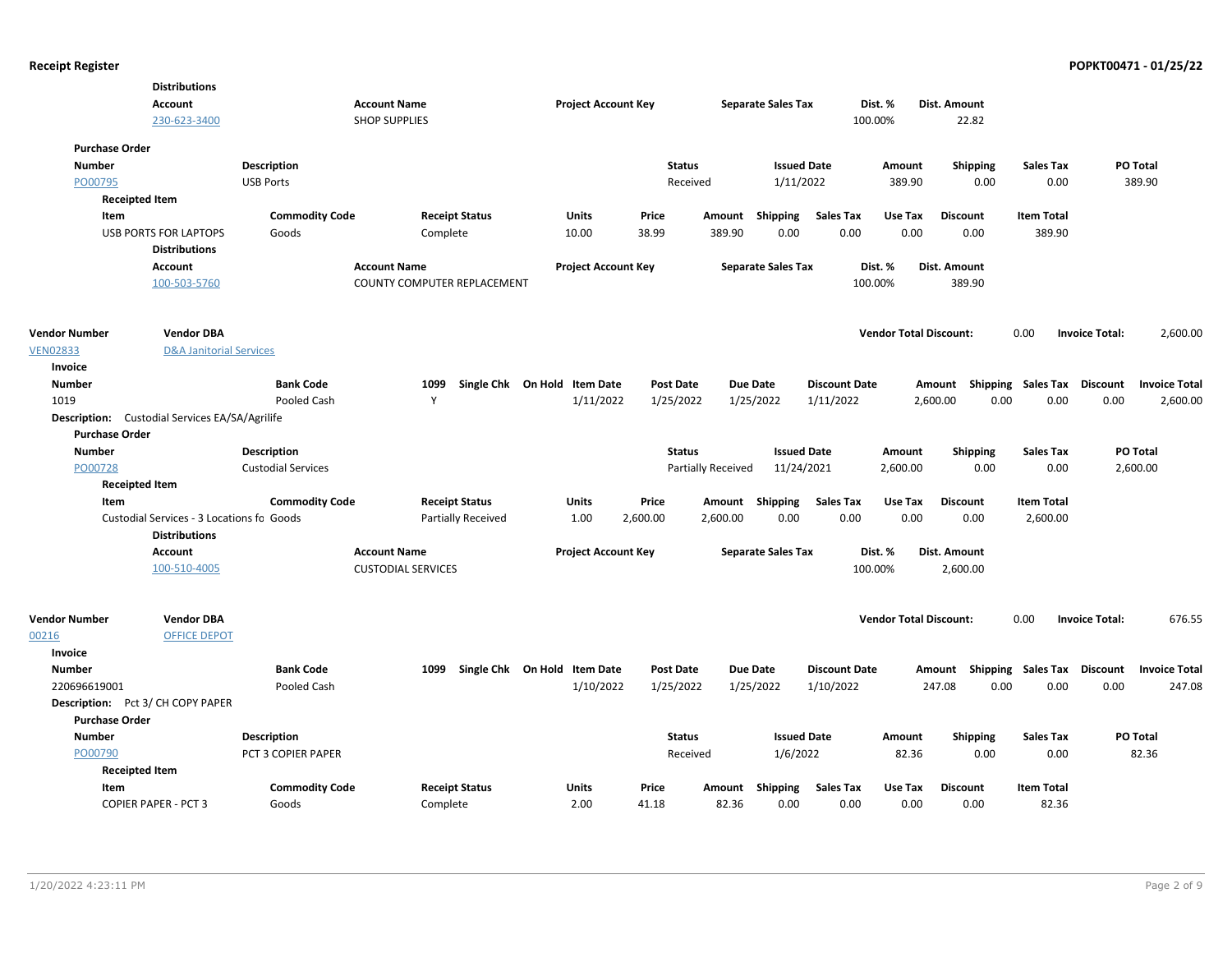| <b>Distributions</b>                       |                        |                                    |                              |                  |        |                           |                      |         |                    |                    |                                         |
|--------------------------------------------|------------------------|------------------------------------|------------------------------|------------------|--------|---------------------------|----------------------|---------|--------------------|--------------------|-----------------------------------------|
| <b>Account</b>                             |                        | <b>Account Name</b>                | <b>Project Account Key</b>   |                  |        | <b>Separate Sales Tax</b> |                      | Dist. % | Dist. Amount       |                    |                                         |
| 230-623-3100                               |                        | <b>OFFICE SUPPLIES</b>             |                              |                  |        |                           |                      | 100.00% | 82.36              |                    |                                         |
| <b>Purchase Order</b>                      |                        |                                    |                              |                  |        |                           |                      |         |                    |                    |                                         |
| <b>Number</b>                              | <b>Description</b>     |                                    |                              | <b>Status</b>    |        | <b>Issued Date</b>        |                      | Amount  | <b>Shipping</b>    | <b>Sales Tax</b>   | <b>PO Total</b>                         |
| PO00791                                    | <b>COPY PAPER</b>      |                                    |                              | Received         |        | 1/6/2022                  |                      | 164.72  | 0.00               | 0.00               | 164.72                                  |
| <b>Receipted Item</b>                      |                        |                                    |                              |                  |        |                           |                      |         |                    |                    |                                         |
| Item                                       | <b>Commodity Code</b>  | <b>Receipt Status</b>              | <b>Units</b>                 | Price            | Amount | Shipping                  | Sales Tax            | Use Tax | Discount           | <b>Item Total</b>  |                                         |
| <b>COPY PAPER</b>                          | Goods                  | Complete                           | 4.00                         | 41.18            | 164.72 | 0.00                      | 0.00                 | 0.00    | 0.00               | 164.72             |                                         |
| <b>Distributions</b>                       |                        |                                    |                              |                  |        |                           |                      |         |                    |                    |                                         |
| Account                                    |                        | <b>Account Name</b>                | <b>Project Account Key</b>   |                  |        | <b>Separate Sales Tax</b> |                      | Dist. % | Dist. Amount       |                    |                                         |
| 100-510-3100                               |                        | <b>OFFICE SUPPLIES</b>             |                              |                  |        |                           |                      | 100.00% | 164.72             |                    |                                         |
| Invoice                                    |                        |                                    |                              |                  |        |                           |                      |         |                    |                    |                                         |
| Number                                     | <b>Bank Code</b>       | 1099                               | Single Chk On Hold Item Date | <b>Post Date</b> |        | <b>Due Date</b>           | <b>Discount Date</b> |         | Shipping<br>Amount | <b>Sales Tax</b>   | <b>Discount</b><br><b>Invoice Total</b> |
| 220719008001                               | Pooled Cash            |                                    | 1/6/2022                     | 1/25/2022        |        | 1/25/2022                 | 1/6/2022             |         | 112.80<br>0.00     | 0.00               | 0.00<br>112.80                          |
| <b>Description:</b> office supplies (Jury) |                        |                                    |                              |                  |        |                           |                      |         |                    |                    |                                         |
| <b>Purchase Order</b>                      |                        |                                    |                              |                  |        |                           |                      |         |                    |                    |                                         |
| <b>Number</b>                              | <b>Description</b>     |                                    |                              | <b>Status</b>    |        | <b>Issued Date</b>        |                      | Amount  | <b>Shipping</b>    | <b>Sales Tax</b>   | PO Total                                |
| PO00787                                    | office supplies (Jury) |                                    |                              | Received         |        | 1/6/2022                  |                      | 112.80  | 0.00               | 0.00               | 112.80                                  |
| <b>Receipted Item</b>                      |                        |                                    |                              |                  |        |                           |                      |         |                    |                    |                                         |
| Item                                       | <b>Commodity Code</b>  | <b>Receipt Status</b>              | Units                        | Price            | Amount | <b>Shipping</b>           | <b>Sales Tax</b>     | Use Tax | <b>Discount</b>    | <b>Item Total</b>  |                                         |
| 196517 copier paper                        | Goods                  | Complete                           | 2.00                         | 41.18            | 82.36  | 0.00                      | 0.00                 | 0.00    | 0.00               | 82.36              |                                         |
| <b>Distributions</b>                       |                        |                                    |                              |                  |        |                           |                      |         |                    |                    |                                         |
| Account                                    |                        | <b>Account Name</b>                | <b>Project Account Key</b>   |                  |        | <b>Separate Sales Tax</b> |                      | Dist. % | Dist. Amount       |                    |                                         |
| 100-425-4350                               |                        | PRINTING-DISTRICT COURT JUROR CARD |                              |                  |        |                           |                      | 100.00% | 82.36              |                    |                                         |
| <b>Receipted Item</b>                      |                        |                                    |                              |                  |        |                           |                      |         |                    |                    |                                         |
| Item                                       | <b>Commodity Code</b>  | <b>Receipt Status</b>              | <b>Units</b>                 | Price            | Amount | <b>Shipping</b>           | <b>Sales Tax</b>     | Use Tax | <b>Discount</b>    | <b>Item Total</b>  |                                         |
| 633984 #10 Clean seal envelopes Goods      |                        | Complete                           | 2.00                         | 15.22            | 30.44  | 0.00                      | 0.00                 | 0.00    | 0.00               | 30.44              |                                         |
| <b>Distributions</b>                       |                        |                                    |                              |                  |        |                           |                      |         |                    |                    |                                         |
| <b>Account</b>                             |                        | <b>Account Name</b>                | <b>Project Account Key</b>   |                  |        | <b>Separate Sales Tax</b> |                      | Dist. % | Dist. Amount       |                    |                                         |
| 100-425-4350                               |                        | PRINTING-DISTRICT COURT JUROR CARD |                              |                  |        |                           |                      | 100.00% | 30.44              |                    |                                         |
| Invoice                                    |                        |                                    |                              |                  |        |                           |                      |         |                    |                    |                                         |
| <b>Number</b>                              | <b>Bank Code</b>       | 1099                               | Single Chk On Hold Item Date | <b>Post Date</b> |        | <b>Due Date</b>           | <b>Discount Date</b> |         | Amount Shipping    | Sales Tax Discount | <b>Invoice Total</b>                    |
| 220741846001                               | Pooled Cash            |                                    | 1/11/2022                    | 1/25/2022        |        | 1/25/2022                 | 1/11/2022            |         | 163.80<br>0.00     | 0.00               | 0.00<br>163.80                          |
| <b>Description:</b> policy envelopes       |                        |                                    |                              |                  |        |                           |                      |         |                    |                    |                                         |
| <b>Purchase Order</b>                      |                        |                                    |                              |                  |        |                           |                      |         |                    |                    |                                         |
| <b>Number</b>                              | <b>Description</b>     |                                    |                              | <b>Status</b>    |        | <b>Issued Date</b>        |                      | Amount  | <b>Shipping</b>    | <b>Sales Tax</b>   | PO Total                                |
| PO00789                                    | policy envelopes       |                                    |                              | Received         |        | 1/6/2022                  |                      | 163.80  | 0.00               | 0.00               | 163.80                                  |
| <b>Receipted Item</b>                      |                        |                                    |                              |                  |        |                           |                      |         |                    |                    |                                         |
| Item                                       | <b>Commodity Code</b>  | <b>Receipt Status</b>              | Units                        | Price            |        | Amount Shipping           | <b>Sales Tax</b>     | Use Tax | <b>Discount</b>    | <b>Item Total</b>  |                                         |
| #249602 #10 Policy Envelopes, GL Goods     |                        | Complete                           | 20.00                        | 8.19             | 163.80 | 0.00                      | 0.00                 | 0.00    | 0.00               | 163.80             |                                         |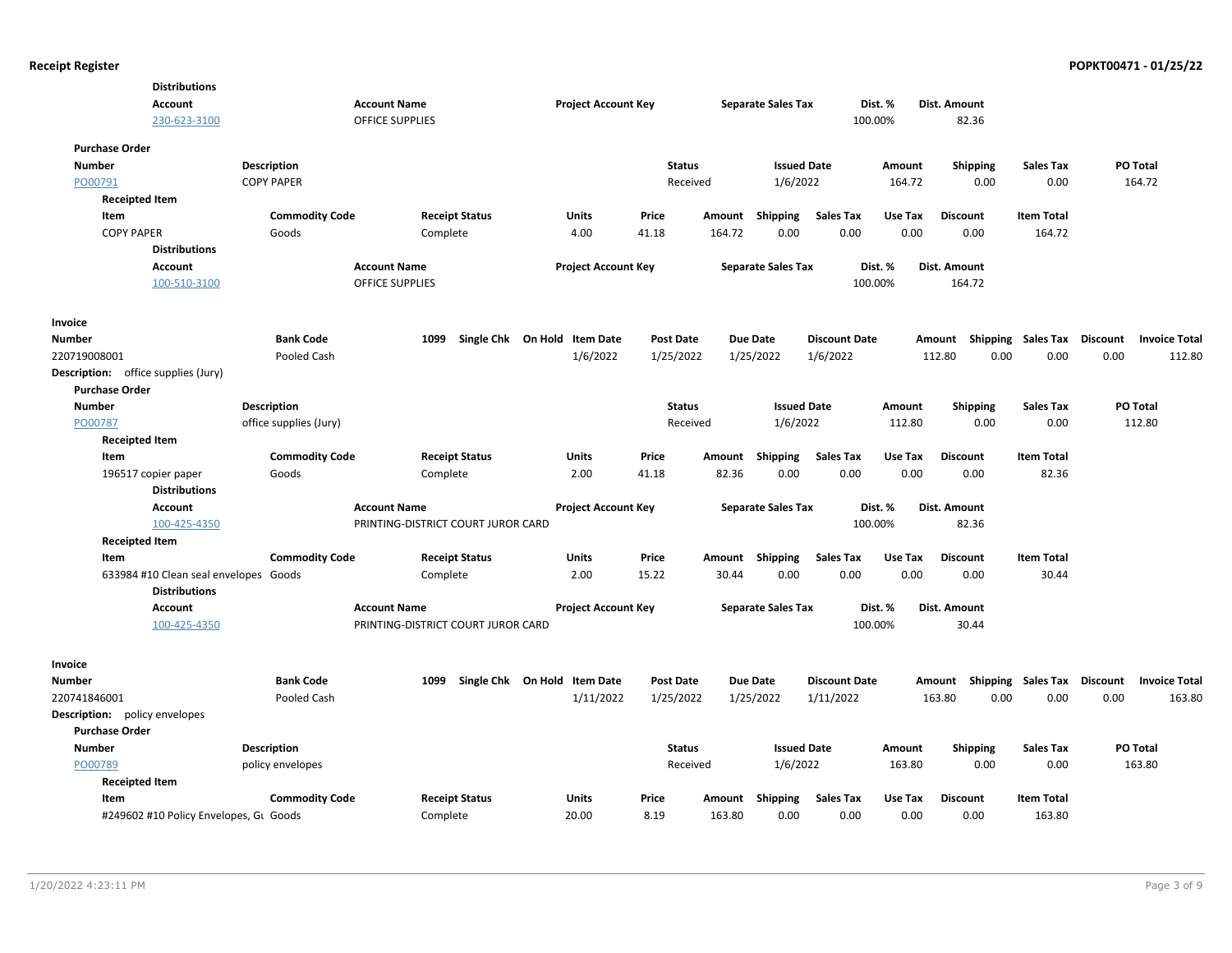|                                     | <b>Distributions</b>                   |                        |                         |                              |                  |                           |                      |                               |                           |                   |                                         |
|-------------------------------------|----------------------------------------|------------------------|-------------------------|------------------------------|------------------|---------------------------|----------------------|-------------------------------|---------------------------|-------------------|-----------------------------------------|
|                                     | Account                                |                        | <b>Account Name</b>     | <b>Project Account Key</b>   |                  | <b>Separate Sales Tax</b> |                      | Dist. %                       | Dist. Amount              |                   |                                         |
|                                     | 100-560-3100                           |                        | OFFICE SUPPLIES         |                              |                  |                           |                      | 100.00%                       | 163.80                    |                   |                                         |
| Invoice                             |                                        |                        |                         |                              |                  |                           |                      |                               |                           |                   |                                         |
| <b>Number</b>                       |                                        | <b>Bank Code</b>       | 1099                    | Single Chk On Hold Item Date | Post Date        | <b>Due Date</b>           | <b>Discount Date</b> |                               | Amount Shipping Sales Tax |                   | <b>Discount</b><br><b>Invoice Total</b> |
| 220769477001                        |                                        | Pooled Cash            |                         | 1/6/2022                     | 1/25/2022        | 1/25/2022                 | 1/6/2022             |                               | 152.87<br>0.00            | 0.00              | 0.00<br>152.87                          |
| <b>Description:</b> Office Supplies |                                        |                        |                         |                              |                  |                           |                      |                               |                           |                   |                                         |
| <b>Purchase Order</b>               |                                        |                        |                         |                              |                  |                           |                      |                               |                           |                   |                                         |
| <b>Number</b>                       |                                        | <b>Description</b>     |                         |                              | <b>Status</b>    |                           | <b>Issued Date</b>   | Amount                        | <b>Shipping</b>           | <b>Sales Tax</b>  | PO Total                                |
| PO00785                             |                                        | <b>Office Supplies</b> |                         |                              |                  | Partially Received        | 1/6/2022             | 152.87                        | 0.00                      | 0.00              | 152.87                                  |
|                                     | <b>Receipted Item</b>                  |                        |                         |                              |                  |                           |                      |                               |                           |                   |                                         |
| Item                                |                                        | <b>Commodity Code</b>  | <b>Receipt Status</b>   | Units                        | Price            | Amount<br>Shipping        | <b>Sales Tax</b>     | Use Tax                       | <b>Discount</b>           | <b>Item Total</b> |                                         |
|                                     | Boise® X-9® Multi-Use Copy Pape⊨ Goods |                        | Complete                | 3.00                         | 41.18            | 123.54                    | 0.00<br>0.00         | 0.00                          | 0.00                      | 123.54            |                                         |
|                                     |                                        |                        |                         | Vendor Part Number: 196517   |                  |                           |                      |                               |                           |                   |                                         |
|                                     | <b>Distributions</b>                   |                        |                         |                              |                  |                           |                      |                               |                           |                   |                                         |
|                                     | Account                                |                        | <b>Account Name</b>     | <b>Project Account Key</b>   |                  | <b>Separate Sales Tax</b> |                      | Dist. %                       | Dist. Amount              |                   |                                         |
|                                     | 100-475-3100                           |                        | OFFICE SUPPLIES         |                              |                  |                           |                      | 100.00%                       | 123.54                    |                   |                                         |
|                                     | <b>Receipted Item</b>                  |                        |                         |                              |                  |                           |                      |                               |                           |                   |                                         |
| Item                                |                                        | <b>Commodity Code</b>  | <b>Receipt Status</b>   | Units                        | Price            | Amount Shipping           | <b>Sales Tax</b>     | Use Tax                       | <b>Discount</b>           | <b>Item Total</b> |                                         |
|                                     | Office Depot® Brand Deluxe 3-Hol Goods |                        | Complete                | 1.00                         | 29.33            | 29.33                     | 0.00<br>0.00         | 0.00                          | 0.00                      | 29.33             |                                         |
|                                     |                                        |                        |                         | Vendor Part Number: 332608   |                  |                           |                      |                               |                           |                   |                                         |
|                                     | <b>Distributions</b>                   |                        |                         |                              |                  |                           |                      |                               |                           |                   |                                         |
|                                     | Account                                |                        | <b>Account Name</b>     | <b>Project Account Key</b>   |                  | <b>Separate Sales Tax</b> |                      | Dist. %                       | Dist. Amount              |                   |                                         |
|                                     | 100-475-3100                           |                        | <b>OFFICE SUPPLIES</b>  |                              |                  |                           |                      | 100.00%                       | 29.33                     |                   |                                         |
|                                     |                                        |                        |                         |                              |                  |                           |                      |                               |                           |                   |                                         |
| <b>Vendor Number</b>                | <b>Vendor DBA</b>                      |                        |                         |                              |                  |                           |                      | <b>Vendor Total Discount:</b> |                           | 0.00              | <b>Invoice Total:</b><br>50,112.33      |
| <b>VEN02129</b>                     | PRIORITY PUBLIC SAFETY                 |                        |                         |                              |                  |                           |                      |                               |                           |                   |                                         |
| Invoice                             |                                        |                        |                         |                              |                  |                           |                      |                               |                           |                   |                                         |
| <b>Number</b>                       |                                        | <b>Bank Code</b>       | 1099                    | Single Chk On Hold Item Date | <b>Post Date</b> | <b>Due Date</b>           | <b>Discount Date</b> |                               | Amount Shipping Sales Tax |                   | <b>Discount</b><br><b>Invoice Total</b> |
| 12104                               |                                        | Pooled Cash            | Y                       | 1/19/2022                    | 1/25/2022        | 1/25/2022                 | 1/19/2022            | 50,112.33                     | 0.00                      | 0.00              | 0.00<br>50,112.33                       |
| Description:                        | PATROL VEHICLE 2021 Chev Unit 7247     |                        |                         |                              |                  |                           |                      |                               |                           |                   |                                         |
| <b>Purchase Order</b>               |                                        |                        |                         |                              |                  |                           |                      |                               |                           |                   |                                         |
| <b>Number</b>                       |                                        | <b>Description</b>     |                         |                              | <b>Status</b>    |                           | <b>Issued Date</b>   | Amount                        | <b>Shipping</b>           | <b>Sales Tax</b>  | PO Total                                |
| PO00813                             |                                        | PATROL VEHICLE         |                         |                              | Received         |                           | 1/20/2022            | 50,112.33                     | 0.00                      | 0.00              | 50,112.33                               |
|                                     | <b>Receipted Item</b>                  |                        |                         |                              |                  |                           |                      |                               |                           |                   |                                         |
| Item                                |                                        | <b>Commodity Code</b>  | <b>Receipt Status</b>   | Units                        | Price            | Amount Shipping           | <b>Sales Tax</b>     | Use Tax                       | <b>Discount</b>           | <b>Item Total</b> |                                         |
|                                     | 2021 CHEVY TAHOE PPV                   | Goods                  | Complete                | 1.00                         | 50,112.33        | 50,112.33                 | 0.00<br>0.00         | 0.00                          | 0.00                      | 50,112.33         |                                         |
|                                     | <b>Distributions</b>                   |                        |                         |                              |                  |                           |                      |                               |                           |                   |                                         |
|                                     | Account                                |                        | <b>Account Name</b>     | <b>Project Account Key</b>   |                  | <b>Separate Sales Tax</b> |                      | Dist. %                       | Dist. Amount              |                   |                                         |
|                                     | 413-419-5750                           |                        | PURCHASE OF AUTOMOBILES |                              |                  |                           |                      | 100.00%                       | 50,112.33                 |                   |                                         |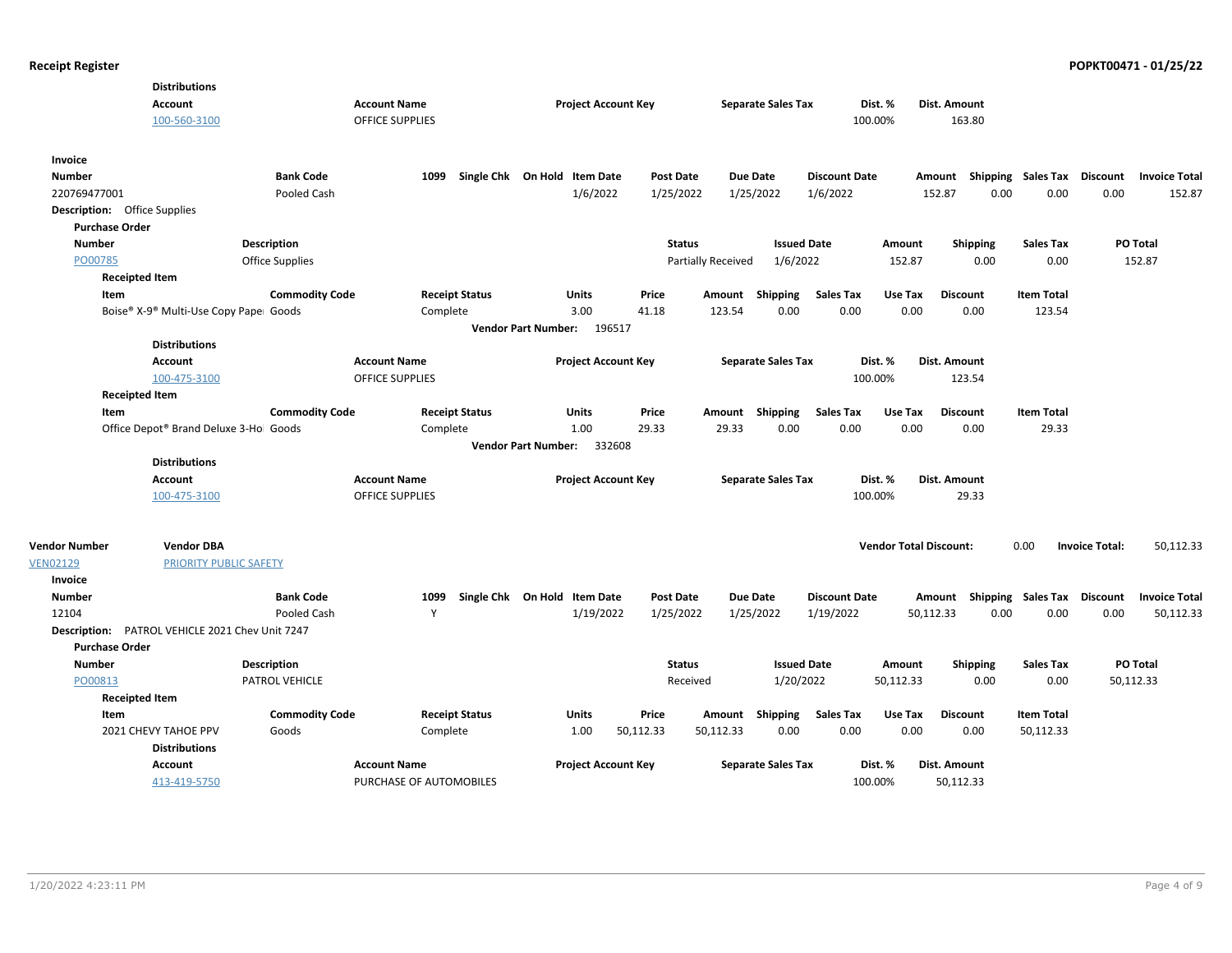| <b>Receipt Register</b>                 |                                           |                       |                          |                       |                              |                  |        |                           |                      |                               |                 |                           |                   |                       | POPKT00471 - 01/25/22 |
|-----------------------------------------|-------------------------------------------|-----------------------|--------------------------|-----------------------|------------------------------|------------------|--------|---------------------------|----------------------|-------------------------------|-----------------|---------------------------|-------------------|-----------------------|-----------------------|
| <b>Vendor Number</b>                    | <b>Vendor DBA</b>                         |                       |                          |                       |                              |                  |        |                           |                      | <b>Vendor Total Discount:</b> |                 |                           | 0.00              | <b>Invoice Total:</b> | 213.40                |
| 00336<br>Invoice                        | <b>QUILL CORPORATION</b>                  |                       |                          |                       |                              |                  |        |                           |                      |                               |                 |                           |                   |                       |                       |
| Number                                  |                                           | <b>Bank Code</b>      |                          | 1099                  | Single Chk On Hold Item Date | <b>Post Date</b> |        | <b>Due Date</b>           | <b>Discount Date</b> |                               |                 | Amount Shipping Sales Tax |                   | <b>Discount</b>       | <b>Invoice Total</b>  |
| 22137530                                |                                           | Pooled Cash           |                          |                       | 1/6/2022                     | 1/25/2022        |        | 1/25/2022                 | 1/6/2022             |                               | 213.40          | 0.00                      | 0.00              | 0.00                  | 213.40                |
| Description: INK                        |                                           |                       |                          |                       |                              |                  |        |                           |                      |                               |                 |                           |                   |                       |                       |
| <b>Purchase Order</b>                   |                                           |                       |                          |                       |                              |                  |        |                           |                      |                               |                 |                           |                   |                       |                       |
| <b>Number</b>                           |                                           | Description           |                          |                       |                              | <b>Status</b>    |        | <b>Issued Date</b>        |                      | Amount                        |                 | Shipping                  | <b>Sales Tax</b>  |                       | PO Total              |
| PO00807                                 | <b>INK</b>                                |                       |                          |                       |                              | Received         |        | 1/20/2022                 |                      | 213.40                        |                 | 0.00                      | 0.00              |                       | 213.40                |
| <b>Receipted Item</b>                   |                                           |                       |                          |                       |                              |                  |        |                           |                      |                               |                 |                           |                   |                       |                       |
| Item                                    |                                           | <b>Commodity Code</b> |                          | <b>Receipt Status</b> | Units                        | Price            |        | Amount Shipping           | <b>Sales Tax</b>     | Use Tax                       | <b>Discount</b> |                           | <b>Item Total</b> |                       |                       |
|                                         | Canon Ink Cartridges                      | Goods                 |                          | Complete              | 1.00                         | 213.40           | 213.40 | 0.00                      | 0.00                 | 0.00                          |                 | 0.00                      | 213.40            |                       |                       |
|                                         | <b>Distributions</b>                      |                       |                          |                       |                              |                  |        |                           |                      |                               |                 |                           |                   |                       |                       |
|                                         | <b>Account</b>                            |                       | <b>Account Name</b>      |                       | <b>Project Account Key</b>   |                  |        | <b>Separate Sales Tax</b> |                      | Dist. %                       | Dist. Amount    |                           |                   |                       |                       |
|                                         | 100-475-3100                              |                       | <b>OFFICE SUPPLIES</b>   |                       |                              |                  |        |                           |                      | 100.00%                       |                 | 213.40                    |                   |                       |                       |
| <b>Vendor Number</b>                    | <b>Vendor DBA</b>                         |                       |                          |                       |                              |                  |        |                           |                      | <b>Vendor Total Discount:</b> |                 |                           | 0.00              | <b>Invoice Total:</b> | 616.15                |
| 00478                                   | <b>REINERT PAPER &amp; CHEMI</b>          |                       |                          |                       |                              |                  |        |                           |                      |                               |                 |                           |                   |                       |                       |
| Invoice                                 |                                           |                       |                          |                       |                              |                  |        |                           |                      |                               |                 |                           |                   |                       |                       |
| <b>Number</b>                           |                                           | <b>Bank Code</b>      |                          | 1099                  | Single Chk On Hold Item Date | <b>Post Date</b> |        | <b>Due Date</b>           | <b>Discount Date</b> |                               |                 | Amount Shipping Sales Tax |                   | Discount              | <b>Invoice Total</b>  |
| 435587                                  |                                           | Pooled Cash           |                          |                       | 1/17/2022                    | 1/25/2022        |        | 1/25/2022                 | 1/17/2022            |                               | 460.07          | 0.00                      | 0.00              | 0.00                  | 460.07                |
| <b>Description:</b> Janitorial Supplies |                                           |                       |                          |                       |                              |                  |        |                           |                      |                               |                 |                           |                   |                       |                       |
| <b>Purchase Order</b>                   |                                           |                       |                          |                       |                              |                  |        |                           |                      |                               |                 |                           |                   |                       |                       |
| <b>Number</b>                           |                                           | <b>Description</b>    |                          |                       |                              | <b>Status</b>    |        | <b>Issued Date</b>        |                      | Amount                        |                 | <b>Shipping</b>           | <b>Sales Tax</b>  |                       | PO Total              |
| PO00792                                 |                                           | Janitorial Supplies   |                          |                       |                              | Received         |        | 1/10/2022                 |                      | 460.07                        |                 | 0.00                      | 0.00              |                       | 460.07                |
| <b>Receipted Item</b>                   |                                           |                       |                          |                       |                              |                  |        |                           |                      |                               |                 |                           |                   |                       |                       |
| Item                                    |                                           | <b>Commodity Code</b> |                          | <b>Receipt Status</b> | Units                        | Price            |        | Amount Shipping           | Sales Tax            | Use Tax                       | <b>Discount</b> |                           | <b>Item Total</b> |                       |                       |
|                                         | 4 1/2x3 3/4 500/roll 2 ply white to Goods |                       |                          | Complete              | 2.00                         | 43.01            | 86.02  | 0.00                      | 0.00                 | 0.00                          |                 | 0.00                      | 86.02             |                       |                       |
|                                         | <b>Distributions</b>                      |                       |                          |                       |                              |                  |        |                           |                      |                               |                 |                           |                   |                       |                       |
|                                         | <b>Account</b>                            |                       | <b>Account Name</b>      |                       | <b>Project Account Key</b>   |                  |        | <b>Separate Sales Tax</b> |                      | Dist. %                       | Dist. Amount    |                           |                   |                       |                       |
|                                         | 100-560-3320                              |                       | SHERIFF JANITOR SUPPLIES |                       |                              |                  |        |                           |                      | 100.00%                       |                 | 86.02                     |                   |                       |                       |
| <b>Receipted Item</b>                   |                                           |                       |                          |                       |                              |                  |        |                           |                      |                               |                 |                           |                   |                       |                       |
| Item                                    |                                           | <b>Commodity Code</b> |                          | <b>Receipt Status</b> | Units                        | Price            |        | Amount Shipping           | Sales Tax            | Use Tax                       | <b>Discount</b> |                           | <b>Item Total</b> |                       |                       |
|                                         | 8x800' Non Perforated Roll Towel Goods    |                       |                          | Complete              | 4.00                         | 38.62            | 154.48 | 0.00                      | 0.00                 | 0.00                          |                 | 0.00                      | 154.48            |                       |                       |
|                                         | <b>Distributions</b>                      |                       |                          |                       |                              |                  |        |                           |                      |                               |                 |                           |                   |                       |                       |
|                                         | <b>Account</b>                            |                       | <b>Account Name</b>      |                       | <b>Project Account Key</b>   |                  |        | <b>Separate Sales Tax</b> |                      | Dist. %                       | Dist. Amount    |                           |                   |                       |                       |
|                                         | 100-560-3320                              |                       | SHERIFF JANITOR SUPPLIES |                       |                              |                  |        |                           |                      | 100.00%                       |                 | 154.48                    |                   |                       |                       |
| <b>Receipted Item</b>                   |                                           |                       |                          |                       |                              |                  |        |                           |                      |                               |                 |                           |                   |                       |                       |
| Item                                    |                                           | <b>Commodity Code</b> |                          | <b>Receipt Status</b> | Units                        | Price            |        | Amount Shipping           | <b>Sales Tax</b>     | Use Tax                       | <b>Discount</b> |                           | <b>Item Total</b> |                       |                       |
|                                         | 9x11 2 ply kitchen towels 90 shts Goods   |                       |                          | Complete              | 2.00                         | 28.66            | 57.32  | 0.00                      | 0.00                 | 0.00                          |                 | 0.00                      | 57.32             |                       |                       |
|                                         | <b>Distributions</b>                      |                       |                          |                       |                              |                  |        |                           |                      |                               |                 |                           |                   |                       |                       |
|                                         | Account                                   |                       | <b>Account Name</b>      |                       | <b>Project Account Key</b>   |                  |        | <b>Separate Sales Tax</b> |                      | Dist. %                       | Dist. Amount    |                           |                   |                       |                       |
|                                         | 100-560-3320                              |                       | SHERIFF JANITOR SUPPLIES |                       |                              |                  |        |                           |                      | 100.00%                       |                 | 57.32                     |                   |                       |                       |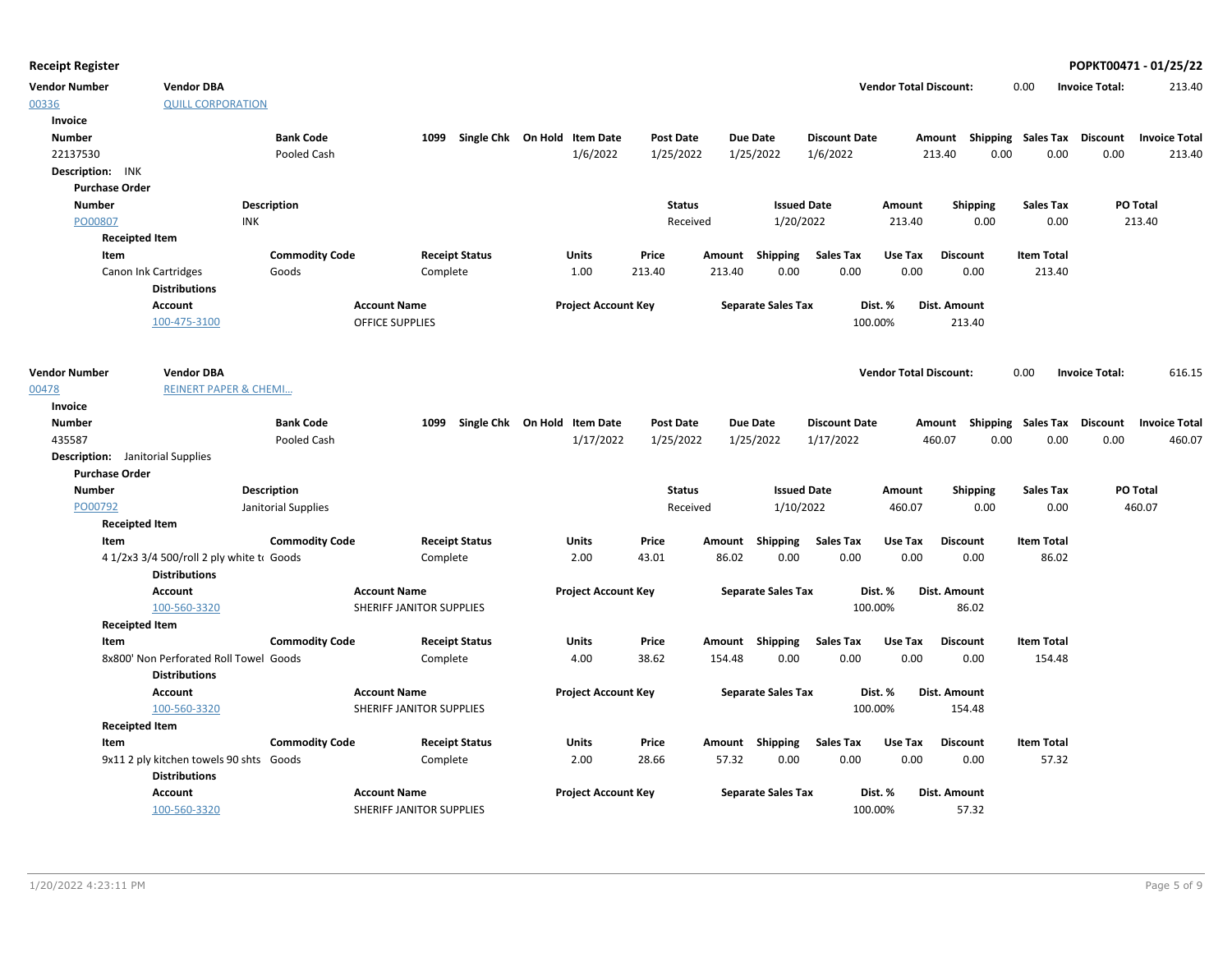|               | <b>Receipted Item</b>                   |                       |                          |                              |                  |        |                           |                      |         |                     |                           |                                         |
|---------------|-----------------------------------------|-----------------------|--------------------------|------------------------------|------------------|--------|---------------------------|----------------------|---------|---------------------|---------------------------|-----------------------------------------|
|               | Item                                    | <b>Commodity Code</b> | <b>Receipt Status</b>    | Units                        | Price            |        | Amount Shipping           | <b>Sales Tax</b>     | Use Tax | <b>Discount</b>     | <b>Item Total</b>         |                                         |
|               | Cartridge Soap Dispenser                | Goods                 | Complete                 | 1.00                         | 46.79            | 46.79  | 0.00                      | 0.00                 | 0.00    | 0.00                | 46.79                     |                                         |
|               | <b>Distributions</b>                    |                       |                          |                              |                  |        |                           |                      |         |                     |                           |                                         |
|               | <b>Account</b>                          |                       | <b>Account Name</b>      | <b>Project Account Key</b>   |                  |        | <b>Separate Sales Tax</b> |                      | Dist. % | <b>Dist. Amount</b> |                           |                                         |
|               | 100-560-3320                            |                       | SHERIFF JANITOR SUPPLIES |                              |                  |        |                           |                      | 100.00% | 46.79               |                           |                                         |
|               | <b>Receipted Item</b>                   |                       |                          |                              |                  |        |                           |                      |         |                     |                           |                                         |
|               | Item                                    | <b>Commodity Code</b> | <b>Receipt Status</b>    | Units                        | Price            |        | Amount Shipping           | <b>Sales Tax</b>     | Use Tax | <b>Discount</b>     | <b>Item Total</b>         |                                         |
|               | Meter Spray                             | Goods                 | Complete                 | 1.00                         | 51.54            | 51.54  | 0.00                      | 0.00                 | 0.00    | 0.00                | 51.54                     |                                         |
|               | <b>Distributions</b>                    |                       |                          |                              |                  |        |                           |                      |         |                     |                           |                                         |
|               | <b>Account</b>                          |                       | <b>Account Name</b>      | <b>Project Account Key</b>   |                  |        | <b>Separate Sales Tax</b> |                      | Dist. % | Dist. Amount        |                           |                                         |
|               | 100-560-3320                            |                       | SHERIFF JANITOR SUPPLIES |                              |                  |        |                           |                      | 100.00% | 51.54               |                           |                                         |
|               | <b>Receipted Item</b>                   |                       |                          |                              |                  |        |                           |                      |         |                     |                           |                                         |
|               | Item                                    | <b>Commodity Code</b> | <b>Receipt Status</b>    | Units                        | Price            |        | Amount Shipping           | <b>Sales Tax</b>     | Use Tax | <b>Discount</b>     | <b>Item Total</b>         |                                         |
|               | odor out Carpet and Room Deodc Goods    |                       | Complete                 | 6.00                         | 4.00             | 24.00  | 0.00                      | 0.00                 | 0.00    | 0.00                | 24.00                     |                                         |
|               | <b>Distributions</b>                    |                       |                          |                              |                  |        |                           |                      |         |                     |                           |                                         |
|               | <b>Account</b>                          |                       | <b>Account Name</b>      | <b>Project Account Key</b>   |                  |        | <b>Separate Sales Tax</b> |                      | Dist. % | Dist. Amount        |                           |                                         |
|               | 100-560-3320                            |                       | SHERIFF JANITOR SUPPLIES |                              |                  |        |                           |                      | 100.00% | 24.00               |                           |                                         |
|               | <b>Receipted Item</b>                   |                       |                          |                              |                  |        |                           |                      |         |                     |                           |                                         |
|               | Item                                    | <b>Commodity Code</b> | <b>Receipt Status</b>    | <b>Units</b>                 | Price            |        | Amount Shipping           | <b>Sales Tax</b>     | Use Tax | <b>Discount</b>     | <b>Item Total</b>         |                                         |
|               | <b>Urinal Floor Mats</b>                | Goods                 | Complete                 | 4.00                         | 9.98             | 39.92  | 0.00                      | 0.00                 | 0.00    | 0.00                | 39.92                     |                                         |
|               | <b>Distributions</b>                    |                       |                          |                              |                  |        |                           |                      |         |                     |                           |                                         |
|               | <b>Account</b>                          |                       | <b>Account Name</b>      | <b>Project Account Key</b>   |                  |        | <b>Separate Sales Tax</b> |                      | Dist. % | Dist. Amount        |                           |                                         |
|               | 100-560-3320                            |                       | SHERIFF JANITOR SUPPLIES |                              |                  |        |                           |                      | 100.00% | 39.92               |                           |                                         |
| Invoice       |                                         |                       |                          |                              |                  |        |                           |                      |         |                     |                           |                                         |
| Number        |                                         | <b>Bank Code</b>      | 1099                     | Single Chk On Hold Item Date | <b>Post Date</b> |        | <b>Due Date</b>           | <b>Discount Date</b> |         | Amount              | <b>Shipping Sales Tax</b> | <b>Discount</b><br><b>Invoice Total</b> |
| 435648        |                                         | Pooled Cash           |                          | 1/17/2022                    | 1/25/2022        |        | 1/25/2022                 | 1/17/2022            |         | 156.08<br>0.00      | 0.00                      | 0.00<br>156.08                          |
|               | <b>Description:</b> Janitorial Supplies |                       |                          |                              |                  |        |                           |                      |         |                     |                           |                                         |
|               | <b>Purchase Order</b>                   |                       |                          |                              |                  |        |                           |                      |         |                     |                           |                                         |
| <b>Number</b> |                                         | <b>Description</b>    |                          |                              | <b>Status</b>    |        | <b>Issued Date</b>        |                      | Amount  | <b>Shipping</b>     | <b>Sales Tax</b>          | PO Total                                |
| PO00810       |                                         | Janitorial Supplies   |                          |                              | Received         |        | 1/20/2022                 |                      | 30.39   | 0.00                | 0.00                      | 30.39                                   |
|               | <b>Receipted Item</b>                   |                       |                          |                              |                  |        |                           |                      |         |                     |                           |                                         |
|               | Item                                    | <b>Commodity Code</b> | <b>Receipt Status</b>    | Units                        | Price            | Amount | Shipping                  | <b>Sales Tax</b>     | Use Tax | <b>Discount</b>     | <b>Item Total</b>         |                                         |
|               | Jumbo TP                                | Goods                 | Complete                 | 1.00                         | 30.39            | 30.39  | 0.00                      | 0.00                 | 0.00    | 0.00                | 30.39                     |                                         |
|               | <b>Distributions</b>                    |                       |                          |                              |                  |        |                           |                      |         |                     |                           |                                         |
|               | <b>Account</b>                          |                       | <b>Account Name</b>      | <b>Project Account Key</b>   |                  |        | <b>Separate Sales Tax</b> |                      | Dist. % | <b>Dist. Amount</b> |                           |                                         |
|               | 100-513-3320                            |                       | <b>JANITOR SUPPLIES</b>  |                              |                  |        |                           |                      | 100.00% | 30.39               |                           |                                         |
|               | <b>Purchase Order</b>                   |                       |                          |                              |                  |        |                           |                      |         |                     |                           |                                         |
| <b>Number</b> |                                         | <b>Description</b>    |                          |                              | <b>Status</b>    |        | <b>Issued Date</b>        |                      | Amount  | <b>Shipping</b>     | <b>Sales Tax</b>          | PO Total                                |
| PO00811       |                                         | Janitorial Supplies   |                          |                              | Received         |        | 1/20/2022                 |                      | 30.39   | 0.00                | 0.00                      | 30.39                                   |
|               | <b>Receipted Item</b>                   |                       |                          |                              |                  |        |                           |                      |         |                     |                           |                                         |
|               | Item                                    | <b>Commodity Code</b> | <b>Receipt Status</b>    | <b>Units</b>                 | Price            | Amount | Shipping                  | <b>Sales Tax</b>     | Use Tax | <b>Discount</b>     | <b>Item Total</b>         |                                         |
|               | Jumbo TP                                | Goods                 | Complete                 | 1.00                         | 30.39            | 30.39  | 0.00                      | 0.00                 | 0.00    | 0.00                | 30.39                     |                                         |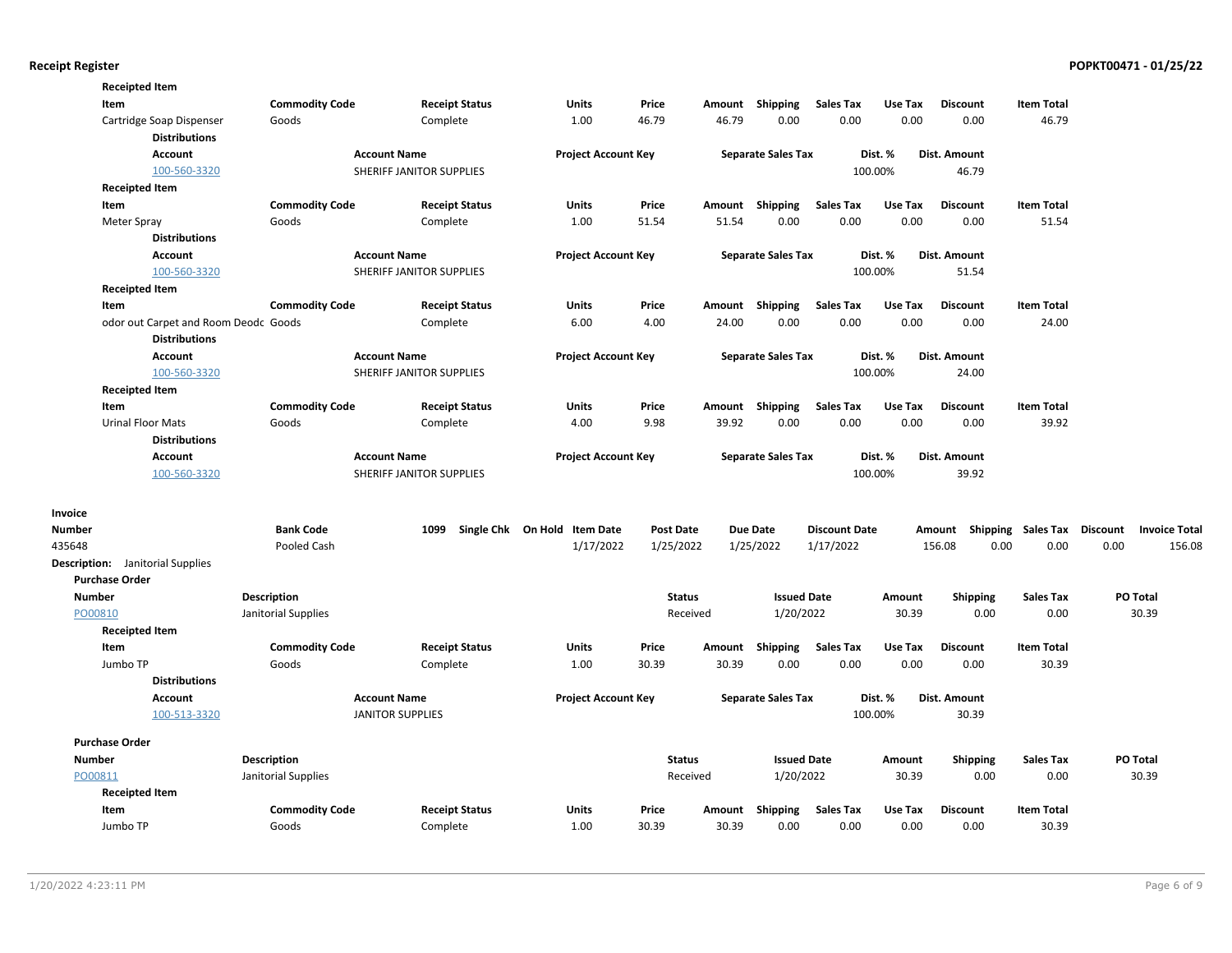|                          | <b>Distributions</b>      |                       |                         |                       |                                   |                            |                  |        |                           |                      |                               |                                    |                   |                       |                      |
|--------------------------|---------------------------|-----------------------|-------------------------|-----------------------|-----------------------------------|----------------------------|------------------|--------|---------------------------|----------------------|-------------------------------|------------------------------------|-------------------|-----------------------|----------------------|
|                          | Account                   |                       | <b>Account Name</b>     |                       |                                   | <b>Project Account Key</b> |                  |        | <b>Separate Sales Tax</b> |                      | Dist. %                       | Dist. Amount                       |                   |                       |                      |
|                          | 100-511-3320              |                       | <b>JANITOR SUPPLIES</b> |                       |                                   |                            |                  |        |                           |                      | 100.00%                       | 30.39                              |                   |                       |                      |
| <b>Purchase Order</b>    |                           |                       |                         |                       |                                   |                            |                  |        |                           |                      |                               |                                    |                   |                       |                      |
| <b>Number</b>            |                           | <b>Description</b>    |                         |                       |                                   |                            | <b>Status</b>    |        | <b>Issued Date</b>        |                      | Amount                        | Shipping                           | <b>Sales Tax</b>  | PO Total              |                      |
| PO00812                  |                           | Janitorial SUpplies   |                         |                       |                                   |                            | Received         |        | 1/20/2022                 |                      | 28.66                         | 0.00                               | 0.00              | 28.66                 |                      |
|                          | <b>Receipted Item</b>     |                       |                         |                       |                                   |                            |                  |        |                           |                      |                               |                                    |                   |                       |                      |
| Item                     |                           | <b>Commodity Code</b> |                         | <b>Receipt Status</b> | Units                             |                            | Price            | Amount | <b>Shipping</b>           | <b>Sales Tax</b>     | Use Tax                       | <b>Discount</b>                    | <b>Item Total</b> |                       |                      |
|                          | Kitchen Roll Towels       | Goods                 | Complete                |                       | 1.00                              |                            | 28.66            | 28.66  | 0.00                      | 0.00                 | 0.00                          | 0.00                               | 28.66             |                       |                      |
|                          | <b>Distributions</b>      |                       |                         |                       |                                   |                            |                  |        |                           |                      |                               |                                    |                   |                       |                      |
|                          | Account                   |                       | <b>Account Name</b>     |                       |                                   | <b>Project Account Key</b> |                  |        | <b>Separate Sales Tax</b> |                      | Dist. %                       | Dist. Amount                       |                   |                       |                      |
|                          | 100-516-3320              |                       | <b>JANITOR SUPPLIES</b> |                       |                                   |                            |                  |        |                           |                      | 100.00%                       | 28.66                              |                   |                       |                      |
| <b>Purchase Order</b>    |                           |                       |                         |                       |                                   |                            |                  |        |                           |                      |                               |                                    |                   |                       |                      |
| <b>Number</b>            |                           | <b>Description</b>    |                         |                       |                                   |                            | <b>Status</b>    |        | <b>Issued Date</b>        |                      | Amount                        | Shipping                           | <b>Sales Tax</b>  | PO Total              |                      |
| PO00810                  |                           | Janitorial Supplies   |                         |                       |                                   |                            | Received         |        | 1/20/2022                 |                      | 37.13                         | 0.00                               | 0.00              | 37.13                 |                      |
|                          | <b>Receipted Item</b>     |                       |                         |                       |                                   |                            |                  |        |                           |                      |                               |                                    |                   |                       |                      |
| Item                     |                           | <b>Commodity Code</b> |                         | <b>Receipt Status</b> | <b>Units</b>                      |                            | Price            |        | Amount Shipping           | <b>Sales Tax</b>     | Use Tax                       | <b>Discount</b>                    | <b>Item Total</b> |                       |                      |
| <b>Trash Bags</b>        |                           | Goods                 | Complete                |                       | 1.00                              |                            | 37.13            | 37.13  | 0.00                      | 0.00                 | 0.00                          | 0.00                               | 37.13             |                       |                      |
|                          | <b>Distributions</b>      |                       |                         |                       |                                   |                            |                  |        |                           |                      |                               |                                    |                   |                       |                      |
|                          | Account                   |                       | <b>Account Name</b>     |                       |                                   | <b>Project Account Key</b> |                  |        | <b>Separate Sales Tax</b> |                      | Dist. %                       | Dist. Amount                       |                   |                       |                      |
|                          | 100-513-3320              |                       | <b>JANITOR SUPPLIES</b> |                       |                                   |                            |                  |        |                           |                      | 100.00%                       | 37.13                              |                   |                       |                      |
| <b>Purchase Order</b>    |                           |                       |                         |                       |                                   |                            |                  |        |                           |                      |                               |                                    |                   |                       |                      |
| <b>Number</b>            |                           | Description           |                         |                       |                                   |                            | <b>Status</b>    |        | <b>Issued Date</b>        |                      | Amount                        | <b>Shipping</b>                    | <b>Sales Tax</b>  | PO Total              |                      |
| PO00811                  |                           | Janitorial Supplies   |                         |                       |                                   |                            | Received         |        | 1/20/2022                 |                      | 29.51                         | 0.00                               | 0.00              | 29.51                 |                      |
|                          | <b>Receipted Item</b>     |                       |                         |                       |                                   |                            |                  |        |                           |                      |                               |                                    |                   |                       |                      |
| Item                     |                           | <b>Commodity Code</b> |                         | <b>Receipt Status</b> | Units                             |                            | Price            | Amount | Shipping                  | <b>Sales Tax</b>     | Use Tax                       | <b>Discount</b>                    | <b>Item Total</b> |                       |                      |
| <b>Trash Bags</b>        |                           | Goods                 | Complete                |                       | 1.00                              |                            | 29.51            | 29.51  | 0.00                      | 0.00                 | 0.00                          | 0.00                               | 29.51             |                       |                      |
|                          | <b>Distributions</b>      |                       |                         |                       |                                   |                            |                  |        |                           |                      |                               |                                    |                   |                       |                      |
|                          | Account                   |                       | <b>Account Name</b>     |                       |                                   | <b>Project Account Key</b> |                  |        | <b>Separate Sales Tax</b> |                      | Dist. %                       | Dist. Amount                       |                   |                       |                      |
|                          | 100-511-3320              |                       | <b>JANITOR SUPPLIES</b> |                       |                                   |                            |                  |        |                           |                      | 100.00%                       | 29.51                              |                   |                       |                      |
|                          |                           |                       |                         |                       |                                   |                            |                  |        |                           |                      |                               |                                    |                   |                       |                      |
| <b>Vendor Number</b>     | <b>Vendor DBA</b>         |                       |                         |                       |                                   |                            |                  |        |                           |                      | <b>Vendor Total Discount:</b> |                                    | 0.00              | <b>Invoice Total:</b> | 72.80                |
| 00085                    | <b>SHIPMAN COMMUNICAT</b> |                       |                         |                       |                                   |                            |                  |        |                           |                      |                               |                                    |                   |                       |                      |
| Invoice                  |                           |                       |                         |                       |                                   |                            |                  |        |                           |                      |                               |                                    |                   |                       |                      |
| <b>Number</b>            |                           | <b>Bank Code</b>      |                         |                       | 1099 Single Chk On Hold Item Date |                            | <b>Post Date</b> |        | <b>Due Date</b>           | <b>Discount Date</b> |                               | Amount Shipping Sales Tax Discount |                   |                       | <b>Invoice Total</b> |
| 75143                    |                           | Pooled Cash           |                         |                       |                                   | 1/13/2022                  | 1/25/2022        |        | 1/25/2022                 | 1/13/2022            |                               | 72.80                              | 0.00<br>0.00      | 0.00                  | 72.80                |
| Description: mic hangers |                           |                       |                         |                       |                                   |                            |                  |        |                           |                      |                               |                                    |                   |                       |                      |
| <b>Purchase Order</b>    |                           |                       |                         |                       |                                   |                            |                  |        |                           |                      |                               |                                    |                   |                       |                      |
| <b>Number</b>            |                           | <b>Description</b>    |                         |                       |                                   |                            | <b>Status</b>    |        | <b>Issued Date</b>        |                      | Amount                        | <b>Shipping</b>                    | <b>Sales Tax</b>  | PO Total              |                      |
| PO00801                  |                           | mic hangers           |                         |                       |                                   |                            | Received         |        | 1/13/2022                 |                      | 72.80                         | 0.00                               | 0.00              | 72.80                 |                      |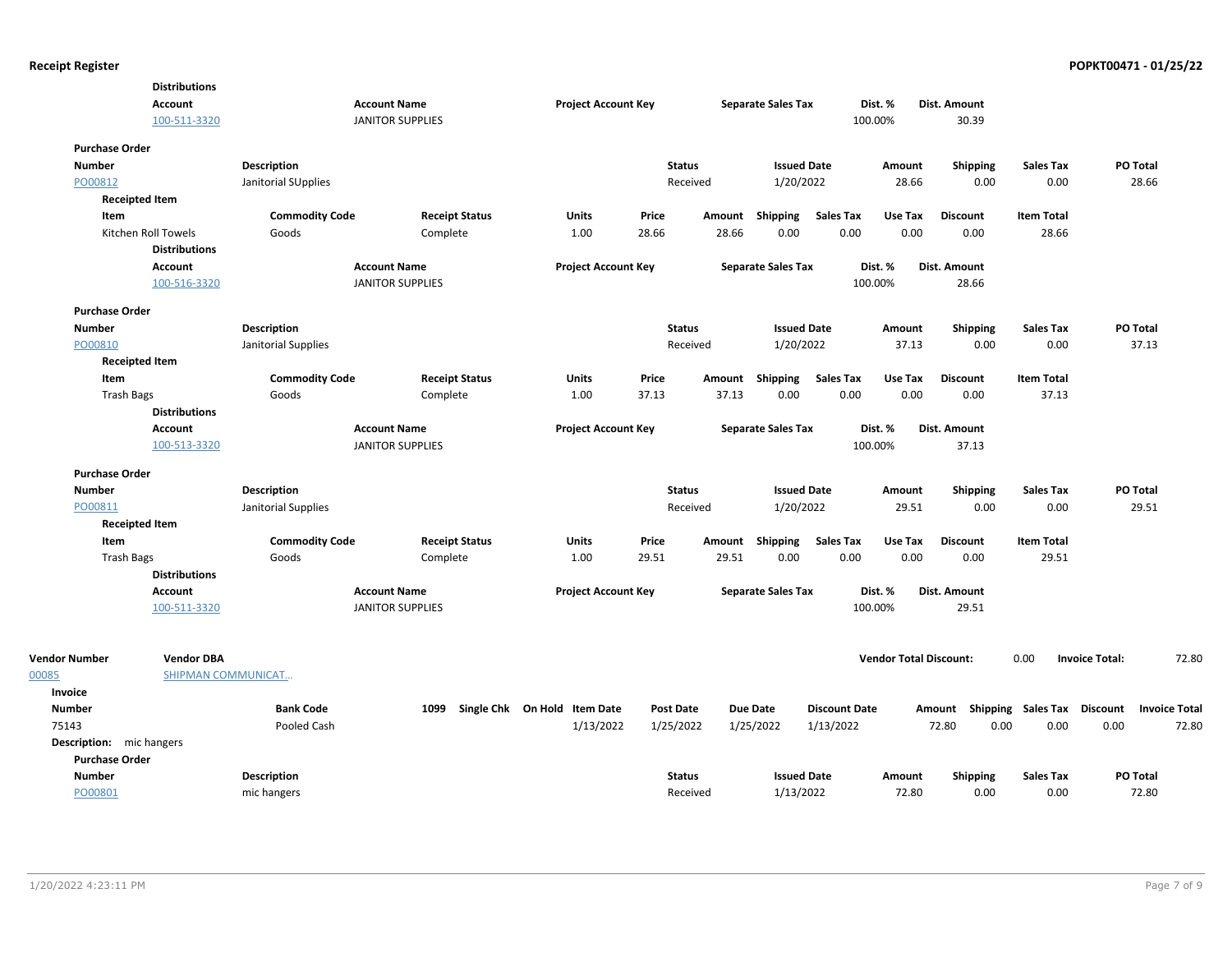|                      | <b>Receipted Item</b>                                   |                            |                       |                            |       |                |                           |           |         |                 |                                |
|----------------------|---------------------------------------------------------|----------------------------|-----------------------|----------------------------|-------|----------------|---------------------------|-----------|---------|-----------------|--------------------------------|
|                      | Item                                                    | <b>Commodity Code</b>      | <b>Receipt Status</b> | <b>Units</b>               | Price | Amount         | Shipping                  | Sales Tax | Use Tax | <b>Discount</b> | <b>Item Total</b>              |
|                      | 4253816 jotto Magnetic Clip Kit<br><b>Distributions</b> | Goods                      | Complete              | 2.00                       | 36.40 | 72.80          | 0.00                      | 0.00      | 0.00    | 0.00            | 72.80                          |
|                      | Account                                                 |                            | <b>Account Name</b>   | <b>Project Account Key</b> |       |                | <b>Separate Sales Tax</b> |           | Dist. % | Dist. Amount    |                                |
|                      | 100-560-4540                                            |                            | R & M AUTOMOBILES     |                            |       |                |                           | 100.00%   |         | 72.80           |                                |
| <b>Packet Totals</b> |                                                         |                            |                       |                            |       |                |                           |           |         |                 |                                |
| <b>Vendors:</b>      | 12<br>Invoices:                                         | <b>Purchase Orders: 18</b> |                       | <b>Amount: 54,928.67</b>   |       | Shipping: 0.00 |                           | Tax: 0.00 |         | Discount: 0.00  | <b>Total Amount: 54,928.67</b> |